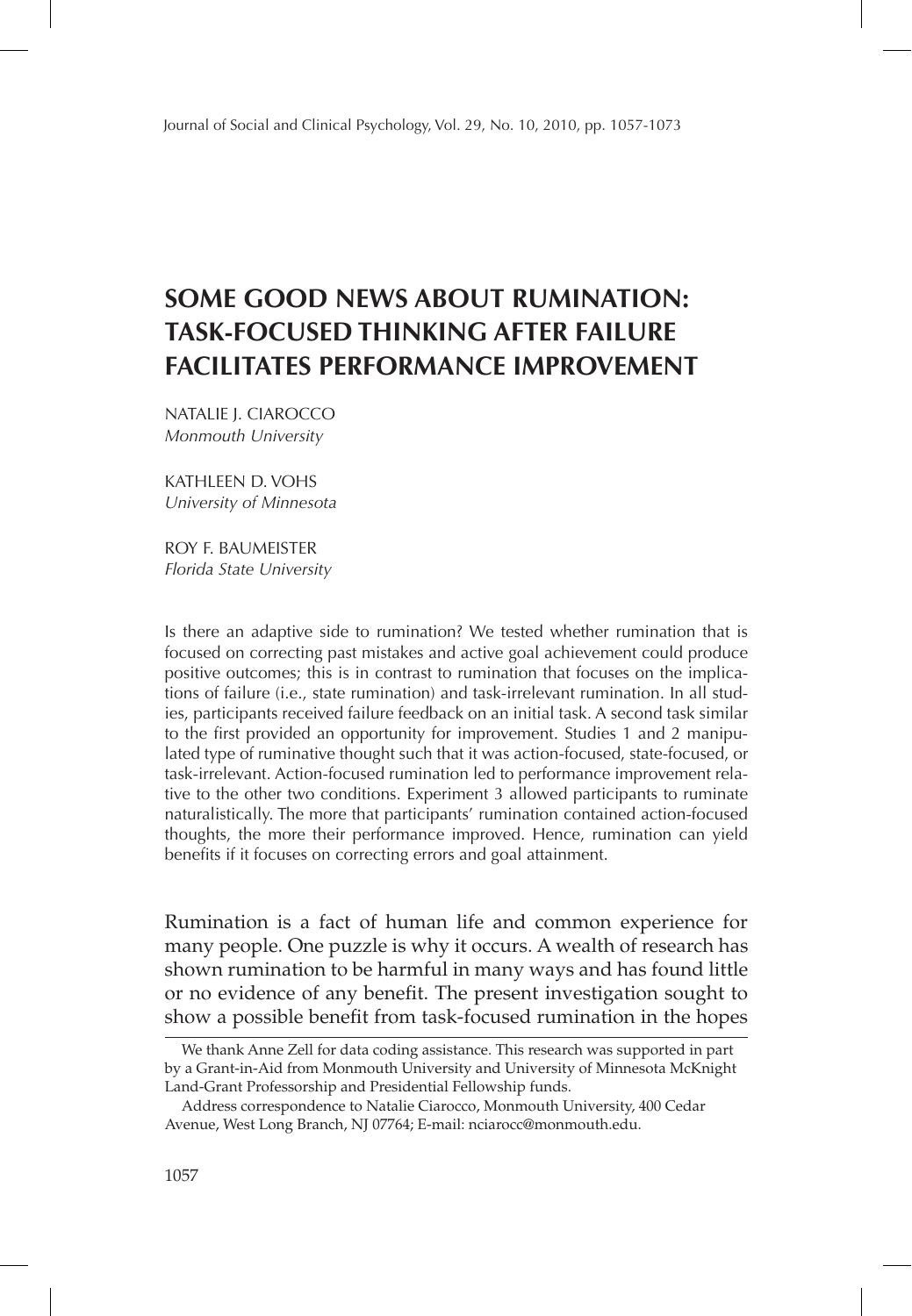of helping those who chronically ruminate channel their thoughts into a healthier form of rumination.

## **DEFINING RUMINATION**

As defined by Martin and Tesser (1989, 1996) rumination is an ongoing conscious thought that is focused on a single topic or theme that may continue even in the absence of immediate environmental demands requiring those thoughts. Rumination is repetitious, intrusive, and often aversive, and may prevent people from focusing on other more immediate matters. Rumination often concerns goals or desired outcomes, including counterfactual outcomes associated with recent problems, failures, or blocked goals. Automatic, unwanted, and intrusive, as well as controlled, deliberate, and conscious thought processes are typically included in the definition of rumination (Martin & Tesser, 1989). Rumination can have important consequences in one's life.

Building on Martin and Tesser's (1989) understanding of rumination as a response to blocked goals, Mikulincer (1996) distinguished three categories of rumination. Action rumination is task oriented, focusing on how to achieve the goal and how past missteps possibly could have been rectified. State rumination focuses on current feelings and implications of failure. Task-irrelevant rumination may serve to distract the person from the failure by thinking of events or persons unrelated to the blocked goal.

## **RELATED CONSTRUCTS**

The ruminative process shares features with other constructs. Mentally simulating hypothetical scenarios, known as episodic future thought, helps in coping with stress and goal achievement (Szpunar, 2010). However, episodic future thought involves mentally creating on-time personal events that have the potential of occurring in the future. Unlike rumination, this process is controlled and intentional, not repetitive in nature, and focused on possible futures, as opposed to problematic past events.

The notion of cognitive processing is similar to rumination in that both involve the active exploration of thoughts and feelings associated with a trauma and its implications (Greenberg, 1995). Cog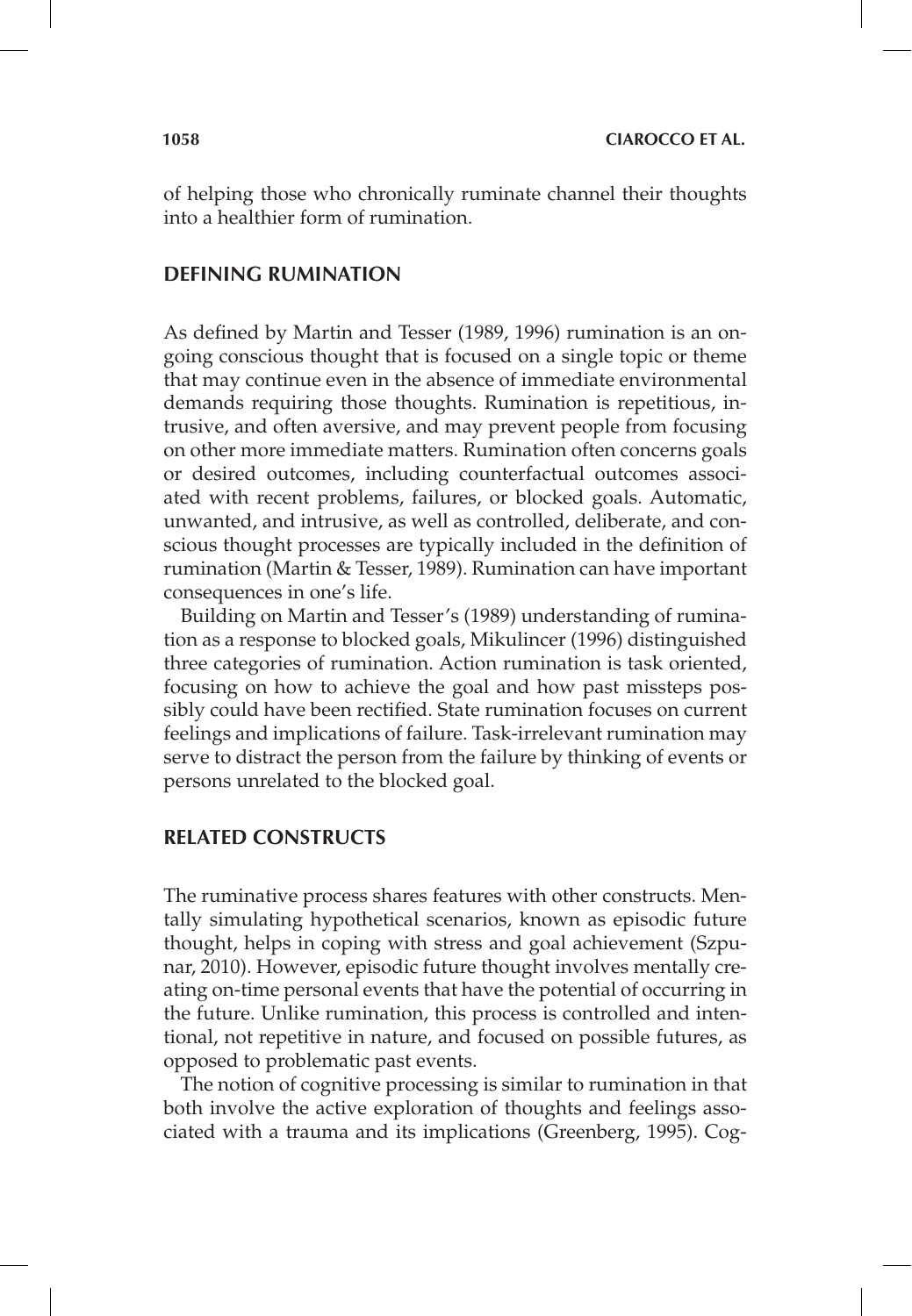nitive processing connects with both the action and state rumination types, in that it involves both a concentration on the process of what went wrong (action) and its consequences (state). Cognitive processing, and the resulting ability to find meaning in an event, is linked to better psychological adjustment (Mendola, Tennan, Affleck, McCann, & Fitzgerald, 1990) and physical health (Affleck, Tennon, Croog, & Levine, 1987; Bower, Kemeny, Taylor, & Fahey, 1998). Although cognitive processing can involve repetitive and intrusive thoughts, it is triggered by a traumatic event, not the goal blockage that often triggers rumination.

Emotional approach coping, used to manage a stressful event, is another concept similar to rumination. One strategy of emotional approach coping is called emotional processing, which includes the understanding of one's emotions surrounding the stressful event (Averill & Thomas-Knowles, 1991), and in this way emotional processing might resemble state rumination. Stanton, Kirk, Cameron, and Danoff-Burg (2000) found that emotional approach coping did help in overall adjustment to stressful events and increased ruminative thoughts and behaviors.

The concept that best overlaps with action rumination is processsimulation, which is one form of mental simulation. Process-simulation is a conscious process in which a person mentally rehearses and imaginatively visualizes the steps involved in accomplishing a goal (Taylor, Pham, Rivkin & Armor, 1998). This process increases the behaviors associated with actually accomplishing the long-range goal. Mental simulation differs from rumination insofar as the former is a controlled type of thinking that involves actively working to create mental images of hypothetical or past events. Rumination is a less controlled and more repetitive process in which mental imagery may or may not be involved. Studies involving process simulation have instructed participants to visualize themselves engaging in specific events and even prompted participants with sample details to consider during the mental simulation (Pham & Taylor, 1998).

## **PROBLEMS ASSOCIATED WITH RUMINATION**

Ample evidence has associated rumination with adverse outcomes, especially for depressed and otherwise dysphoric people. Dysphoric ruminators have poor problem-solving skills, exhibit negative biases in recall and thinking, are unduly pessimistic, lack cognitive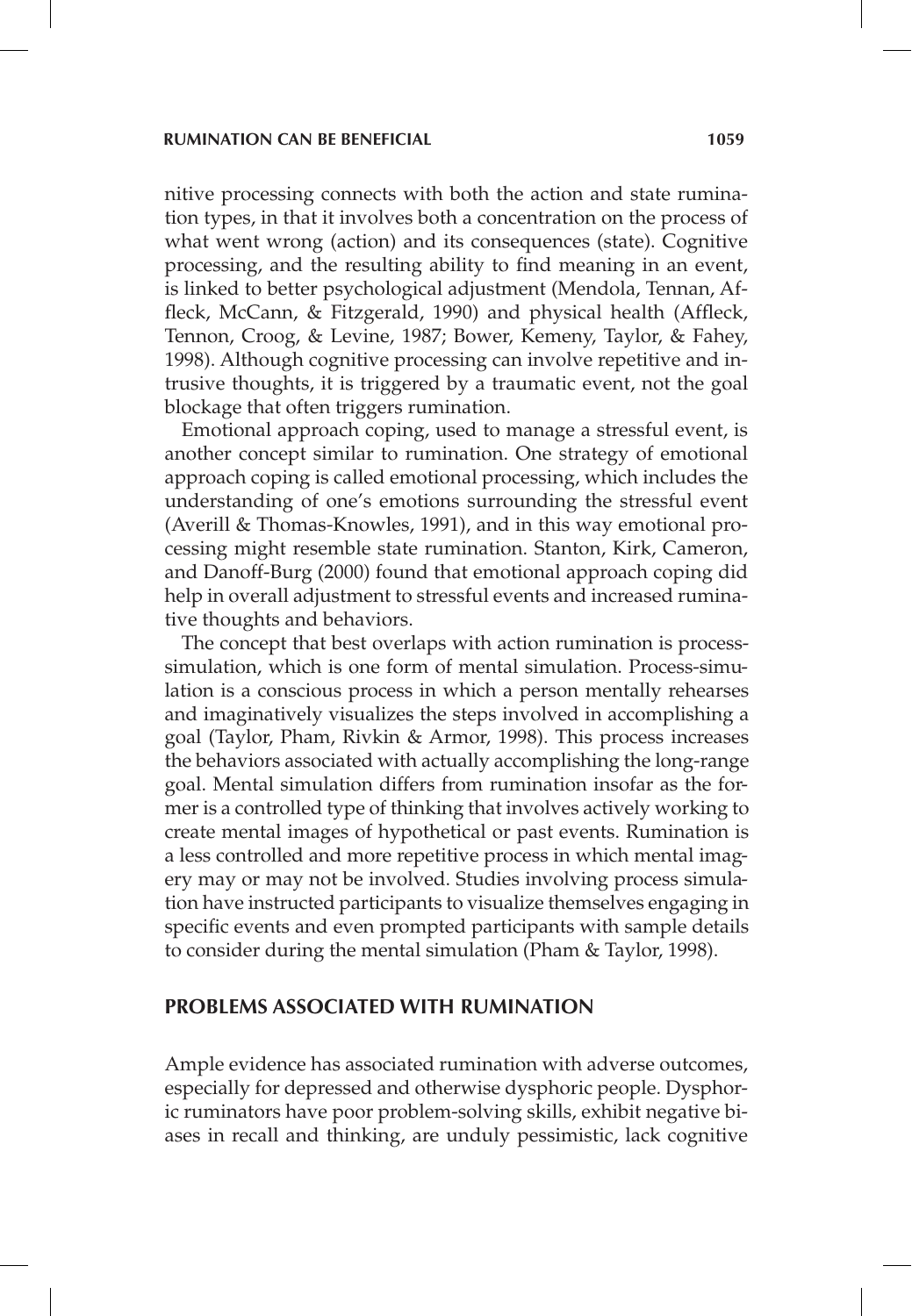flexibility, and show academic performance deficits (Davis & Nolen-Hoeksema, 2000; Lyubomirsky, Caldwell, & Nolen-Hoeksema, 1998; Lyubomirsky, Kasri, & Zehm, 2003; Lyubomirsky & Nolen-Hoeksema, 1995; Lyubomirsky, Tucker, Caldwell, & Berg, 1999). Chronic rumination negatively impacts one's cognitive abilities and appears to contribute to interpersonal problems as well.

Ruminators are disparaged by peers (Schwartz & McCombs-Thomas, 1995). They report low social support (Nolen-Hoeksema, Parker, & Larson, 1994) and high interpersonal distress (Lam, Schuck, Smith, Farmer, & Checkley, 2003). Compared to others, ruminators form less effective solutions to interpersonal problems (Lyubomirsky & Nolen-Hoeksema, 1995) and are more likely to seek revenge against relationship partners (McCullough et al., 1998). Relationship-specific rumination is associated with mistrust and possessiveness (Carson & Cupach, 2000). Rumination undoubtedly hinders interpersonal relationships.

Taken together, the literature has painted rumination as an unpleasant, costly, useless, and sometimes self-destructive form of thought. Finding an adaptive function to rumination may help to explain why this seemingly harmful pattern of thought is so common. Still, it is hazardous to generalize from dysphoric rumination to all styles of rumination. Moreover, Seligman (1993) has suggested that many pathological responses are based on adaptive patterns that are carried to dysfunctional extremes or applied in inappropriate circumstances. If that is correct, there could be adaptive benefits of rumination in some circumstances. These would depict rumination as an adaptive pattern with a dysfunctional side, or as an often adaptive response that becomes dysfunctional when carried to excess.

## **THE PRESENT STUDY**

Rumination leads to a number of cognitive and social difficulties. Therefore, finding a way to help those who ruminate is an important endeavor. Merely suppressing ruminative thinking is not a promising answer. The suppression of even a simple thought leads to a preoccupation with the thought (Wegner, Schneider, Carter, & White, 1987). Instead of attempting to stop rumination, one might be able to channel these thoughts into more beneficial and healthier forms of rumination.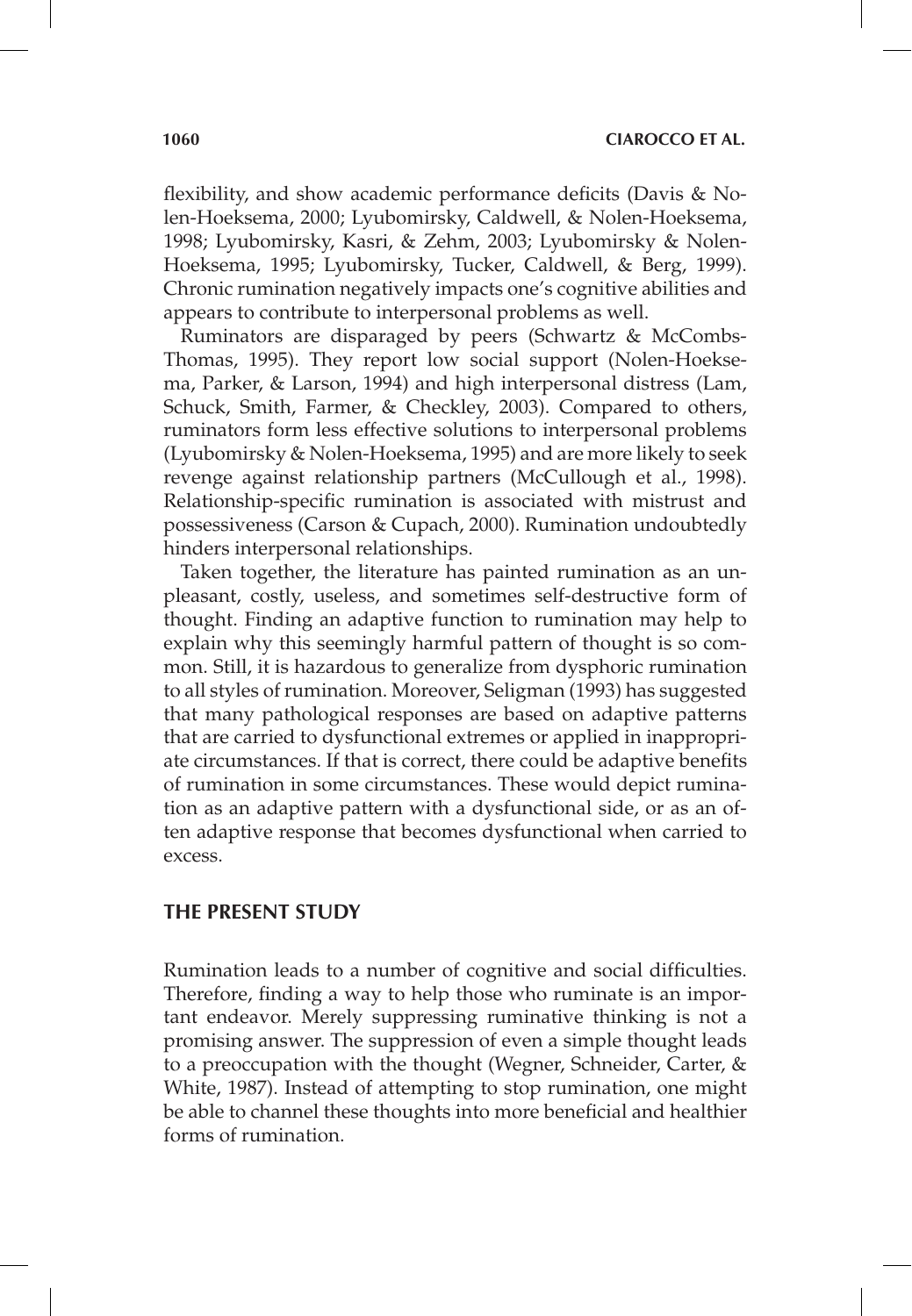The majority of findings depicting rumination as bad have emphasized state ruminations. Among Mikulincer's categories, action rumination seems the most promising for delivering adaptive benefits because it has a strong problem-solving element. Prior research supports this hypothesis in showing that repetitive mental activity that is focused on possible ways of coping with a health crisis and creates a problem-solving mental state, mental and physical health seems to benefit (Segerstrom, Stanton, Alden, & Shortridge, 2003).

The hypothesis for the present investigation was that action rumination, due to its focus on analyzing and rectifying recent failure, will produce positive benefits in terms of improved performance. To be sure, an opposing prediction could be made based on the assumption that ruminating about why one failed could lead participants into a state of high self-consciousness that might precipitate a bad mood, desires to escape from the self, or a self-defeating spiral—all of which might result in a worsening of performance (for reviews of pathological consequences, see Baumeister, 1990, 1997; Heatherton & Baumeister, 1991; Ingram, 1990). Meanwhile, state and task-irrelevant rumination following the same failures were not predicted to yield benefits, in line with past work.

## **EXPERIMENT 1**

### PARTICIPANTS

Thirty-four undergraduate students (21 women) participated individually. Data from four were discarded because of disbelieving false feedback or not following instructions, resulting in a sample of 30 (20 women).

## MATERIALS

Two creativity tasks, adapted from the Torrance Test of Creative Thinking (Torrance, 1966), served as premeasure and postmeasure tests. Both required the creation of an original list of items. They involved listing possible uses for junked automobiles and problems that would ensue if people could fly. It was assumed that most participants would not know their official level of creativity and therefore would believe the false negative feedback received. In ad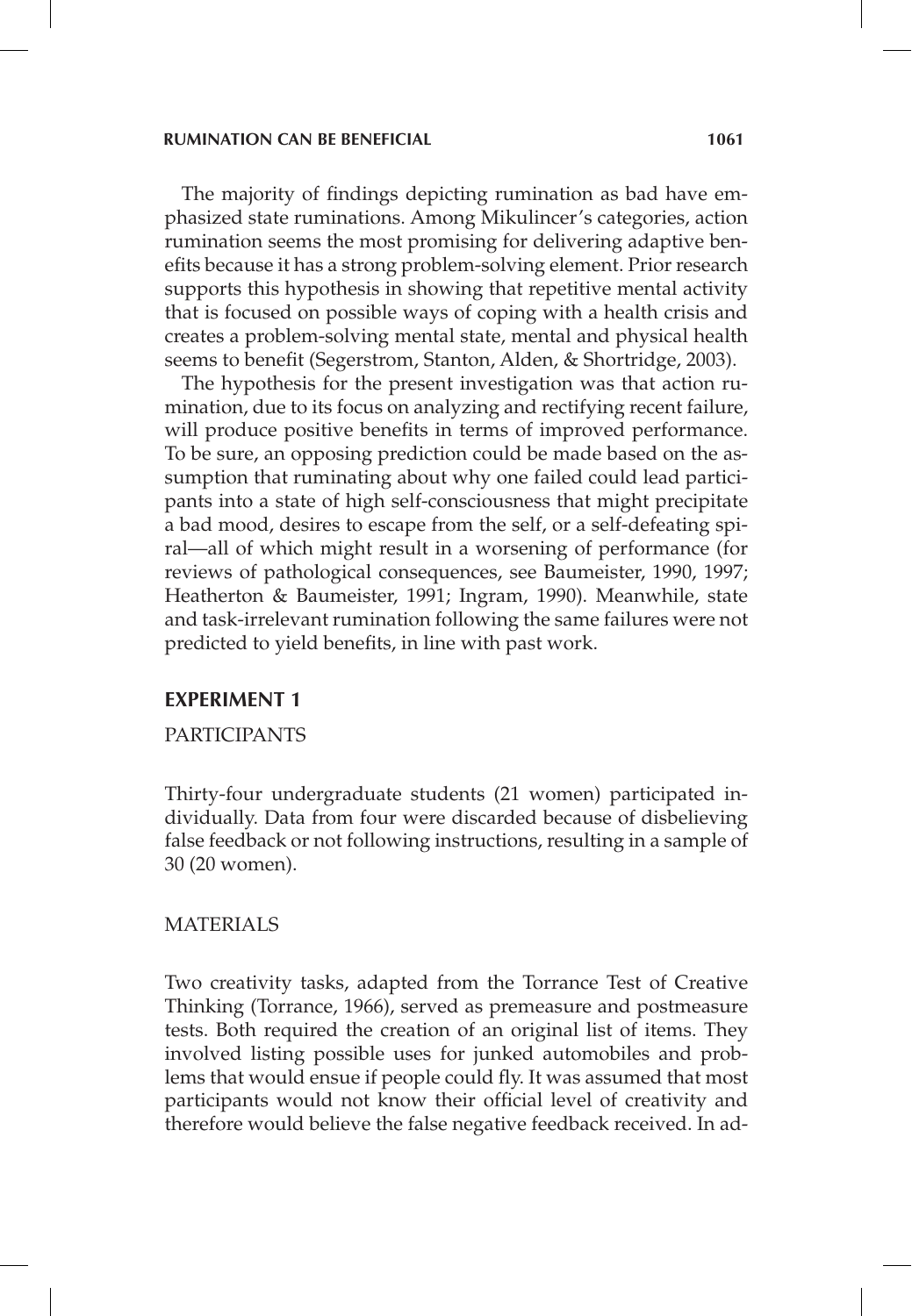dition, this task was selected because there were two highly similar versions to administer.

The sequence was counterbalanced. Number of items listed during the task served as the dependent variable.

## PROCEDURE

The experimenter gave initial instructions and emphasized the importance of creativity for overall life success to induce participants' motivation to do well on the task. All participants performed the creativity premeasure for 3 minutes. The experimenter then collected the answer sheet and explained that she would score the test according to objective, standardized scoring criteria. After 2 minutes she returned and gave false negative feedback. Participants were told their creativity performance was exceptionally poor, creating a situation in which a goal has been blocked and thereby encouraging rumination. The experimenter hesitated and then decided to continue with the experiment.

Next, participants were given a thought-listing task based on random assignment. Each participant was asked to list five thoughts following one of three sets of instructions. Participants in the state rumination condition listed thoughts about how the skills used on the creativity task would impact their future (thus drawing attention to implications of their failure). Participants in the action rumination condition listed how they might improve on the creativity task. Participants in the task-irrelevant condition listed the first things they would want to experience if they suddenly switched genders. Participants were left alone to complete this task.

Afterwards, participants were given an additional 3 minutes to work on the second creativity task (postmeasure). Before being debriefed and thanked, a post-experimental questionnaire was administered.

## RESULTS AND DISCUSSION

A one-way analysis of variance (ANOVA) on premeasure (baseline) performance found no evidence of significant variation across conditions, *F*(2, 27) = 1.83, *ns.* Performance change was calculated by subtracting premeasure performance scores (number of items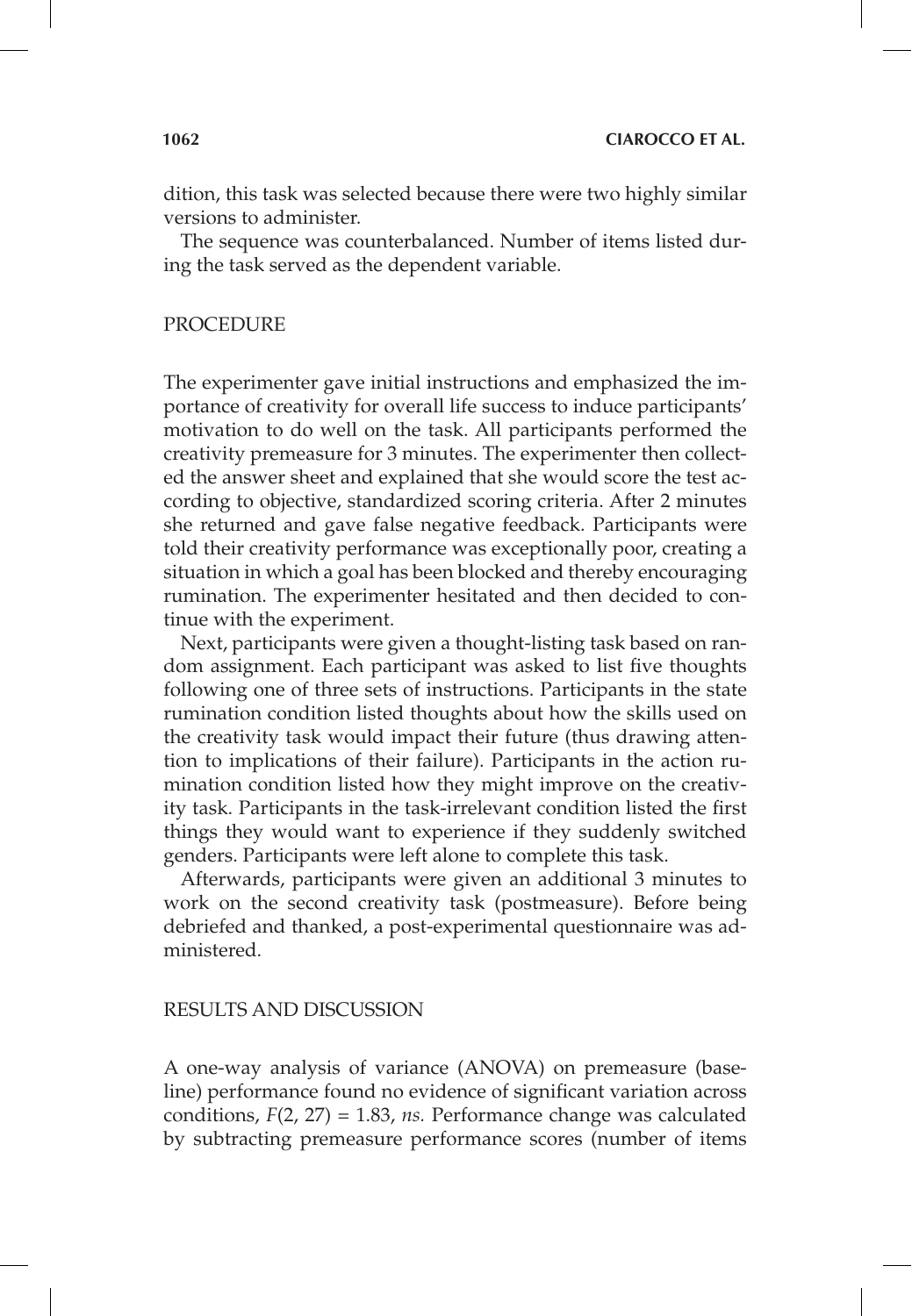listed) from performance on the second task (number of items listed). Thus, positive numbers indicate improvement. An ANOVA on change scores found significant variation among the three conditions, *F*(2, 27) = 10.92, *p* <. 001, partial eta squared =.54. Planned comparisons indicated that improvement was greater in the action rumination, *M* = 3.50, *SD* = 1.58, 95% CI (2.37, 4.63), condition than in either the state rumination condition  $(M = 1.30, SD = 2.16)$ , 95% CI (-.25, 2.85),  $t(27) = 4.61$ ,  $p < .001$ ,  $d = 1.77$ , or the task-irrelevant rumination condition, *M* = .10, *SD =* .99, 95% CI (-.61, .21), *t*(27) = 2.98,  $p < .01$ ,  $d = 1.75$ .

An analysis of covariance (ANCOVA) was also conducted to examine the relationships between type of rumination and postmeasure performance, while controlling for premeasure performance. Type of rumination predicted performance on the postmeasure when premeasured performance was taken into account, *F*(2, 27)  $= 10.01$ ,  $p = .001$ , partial eta squared  $= .44$ . Thus, covariance and change score analyses yielded the same conclusion; therefore the covariation analysis was eliminated from subsequent studies.

One-sample *t*-tests comparing participants' change scores against zero change in performance confirmed that action rumination led to significant positive improvement,  $t(9) = 7.00$ ,  $p < .001$ ,  $d = 4.67$ . Neither state rumination,  $t(9) = 1.90$ ,  $p = .09$ , nor task-irrelevant rumination, *t*(9) < 1, produced significant improvement.

The (counterbalanced) order of the two creativity tasks did not affect change in performance, *t*(28) = 1.11, *ns*. On the post-experimental questionnaire, the three rumination tasks were rated as about the same difficulty, *F* < 1. Also, there was no difference in ratings of how helpful the thought-listing task was for the second task, *F* < 1. Thus, action rumination participants were apparently unaware that their thoughts did in fact help.

The results indicate that action rumination led to significant improvements in performance, although participants seemed unaware of this benefit. State-oriented and task-irrelevant rumination had no such beneficial effects, which is consistent with the generally negative picture of rumination that has emerged from prior work (Davis & Nolen-Hoeksema, 2000; Lyubomirksy, Caldwell, & Nolen-Hoeksema, 1998; Lyubomirsky, Kasri, & Zehm, 2003; Lyubomirsky & Nolen-Hoeksema, 1995; Lyubomirsky, Tucker, Caldwell, & Berg, 1999).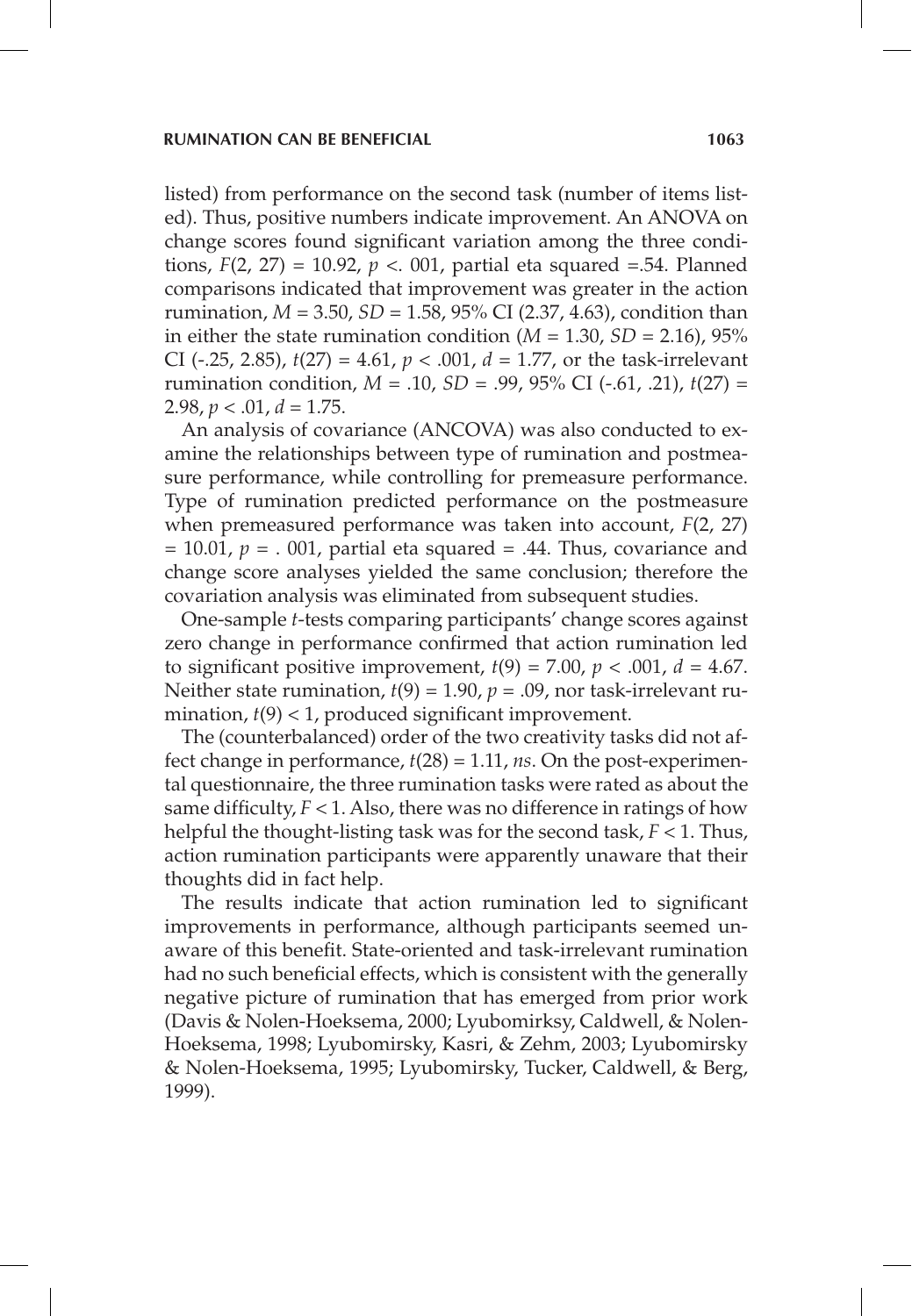## **EXPERIMENT 2**

The focus of Experiment 2 was to replicate Experiment 1and find further support for the idea that type of rumination has a differing affect on task performance. As changes in task performance and not actual creativity were the main focus, we used a different measure of performance in Experiment 2. A mood measure was also included to assess possible mood effects of the rumination manipulation.

## PARTICIPANTS

Twenty-eight undergraduates (15 females) were randomly assigned among conditions and participated individually.

## MATERIALS

Two word search puzzles were created to measure performance both before and after the rumination manipulation. The puzzles involved finding words related to the themes of candy or music in a grid of seeming-random letters. Performance was based on the number of correct words found. This activity was novel enough for participants to not have preconceived notions on their performance, and therefore believe the negative feedback. It was also important to have two very similar activities to note changes in performance. The puzzles were counterbalanced. To asses mood the Brief Mood Introspection Scale (BMIS; Mayer & Gaschke, 1988) was administered. The measure asks participants to rate the amount they feel 16 different emotions on a 7-point scale.

## PROCEDURE

The experimenter explained the importance of verbal ability for life success to increase the desire for participants to do well on the task. As an ostensible measure of verbal ability, a word search puzzle was administered. Participants were given three minutes to complete the task. Next, the experimenter returned and said that the task is known to be a valid measure of verbal intelligence and that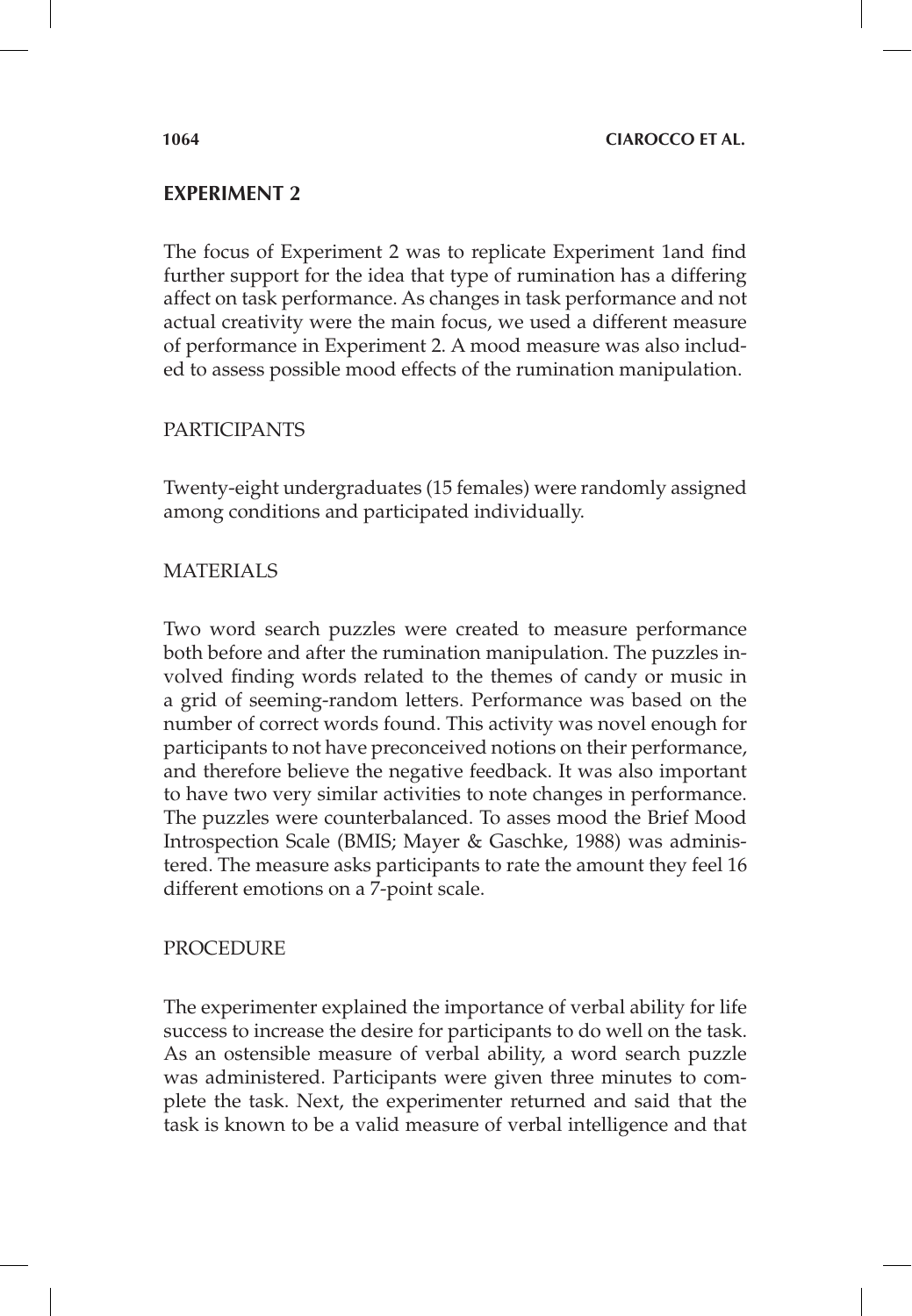scoring depended on multiple factors including number, rarity, and orientation of the word (e.g., diagonal, backwards) within the matrix of letters. The experimenter left briefly and returned to administer false negative feedback. All participants were told they had done quite poorly on the puzzle.

The same rumination manipulation found in Experiment 1 was employed followed by the administration of the BMIS as a mood measure (Mayer & Gaschke, 1988). Participants were given another three minutes to complete the alternate word search (finding words on the other theme). Afterward participants were debriefed, thanked, and dismissed.

## RESULTS AND DISCUSSION

Again, the main measure was performance change (number of words found on the second word search minus number found on the first). ANOVA on change scores indicated significant variation among conditions, *F*(2, 25) = 9.69, *p* = .001, *partial eta squared* = .44. Planned comparisons confirmed that participants in the action rumination condition, *M* = 2.60, *SD* = 2.27, 95% CI (.98, 4.22), improved significantly more than did participants in either the state, *M* = -.67, *SD* = 1.80, 95% CI (-2.05, .72) or task-irrelevant, *M =* -1.00, *SD* = 1.80, 95% CI (2.39, .39), rumination conditions, *t*(25) = 3.58, *p* = .001, *d =*  1.43; *t*(25) = 3.95, *p* = .001, *d* = 1.58. The latter two did not differ, *t* < 1. A separate ANOVA found no significant variation among conditions on premeasured scores,  $F(2, 25) = 0.55$ , *ns.* 

The action rumination condition's improvement score differed significantly from zero,  $t(9) = 3.62$ ,  $p < .01$ ,  $d = 2.41$ , whereas neither task-irrelevant nor state ruminations improved,  $t(8) = 1.66$ ,  $p = .14$ ; *t*(8) = 1.11, *p* = .30. If anything, state and task-irrelevant ruminations tended to make performance worse (hence the negative means). These poor performances are consistent with previous findings that rumination is often counterproductive, especially when it does not focus on task-relevant actions. The order of the two word searches was counterbalanced. As expected, analysis revealed no effect of order on change in performance, *F*(1, 26) = 0.13, *ns*.

Baron and Kenny's (1986) guidelines were used to test for possible mediation by mood. Two ANOVAs were conducted using the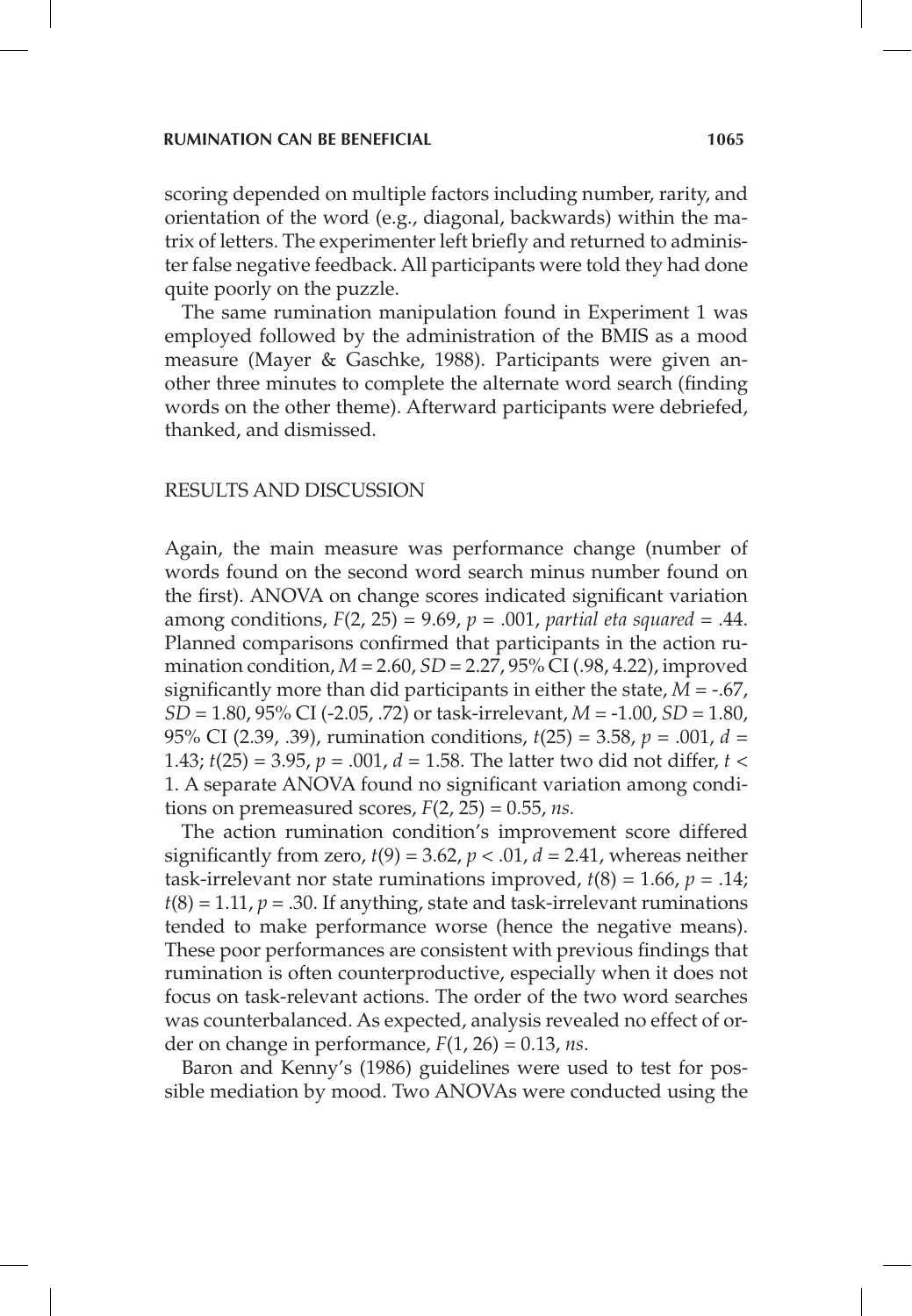arousal and valence subscales on the BMIS as dependent measures and condition as the independent variables. No mood differences by condition were detected for either the Arousal subscale, *F*(2, 25) = .86, *ns*, or the Valence subscale, *F*(2, 25) = .48, *ns*. Mood valence and arousal did not differ among the action, task irrelevant, and state rumination conditions following the manipulation. Therefore, mood could not have mediated the effects of experimental condition on task performance.

This study provides further support to the idea that rumination can be beneficial. Action rumination, as compared to state and taskirrelevant, led to significant improvements on a different measure of performance. This finding was not mediated by the state mood of participants.

## **EXPERIMENT 3**

Because participants were forced into a particular type of rumination, the induction manipulation used (i.e., the thought-listing task) in the previous studies did not give participants the opportunity to use their naturally occurring type of rumination after the failure feedback. Rather than telling participants how to focus their ruminations, Experiment 3 allowed them to ruminate however they chose. Coding by independent judges established the independent variable of type of rumination. This procedure was intended to complement the previous studies with a more ecologically typical sort of rumination, resembling how in everyday life people are free to ruminate wherever their thoughts lead. To offer additional confirmation that mood was not manipulated along with rumination condition, a different measure of mood was used.

## PARTICIPANTS

Fifty-eight participants (26 females) participated individually. An additional eight were lost due to equipment (audio recording) failure, disbelieving the failure feedback, or not following instructions.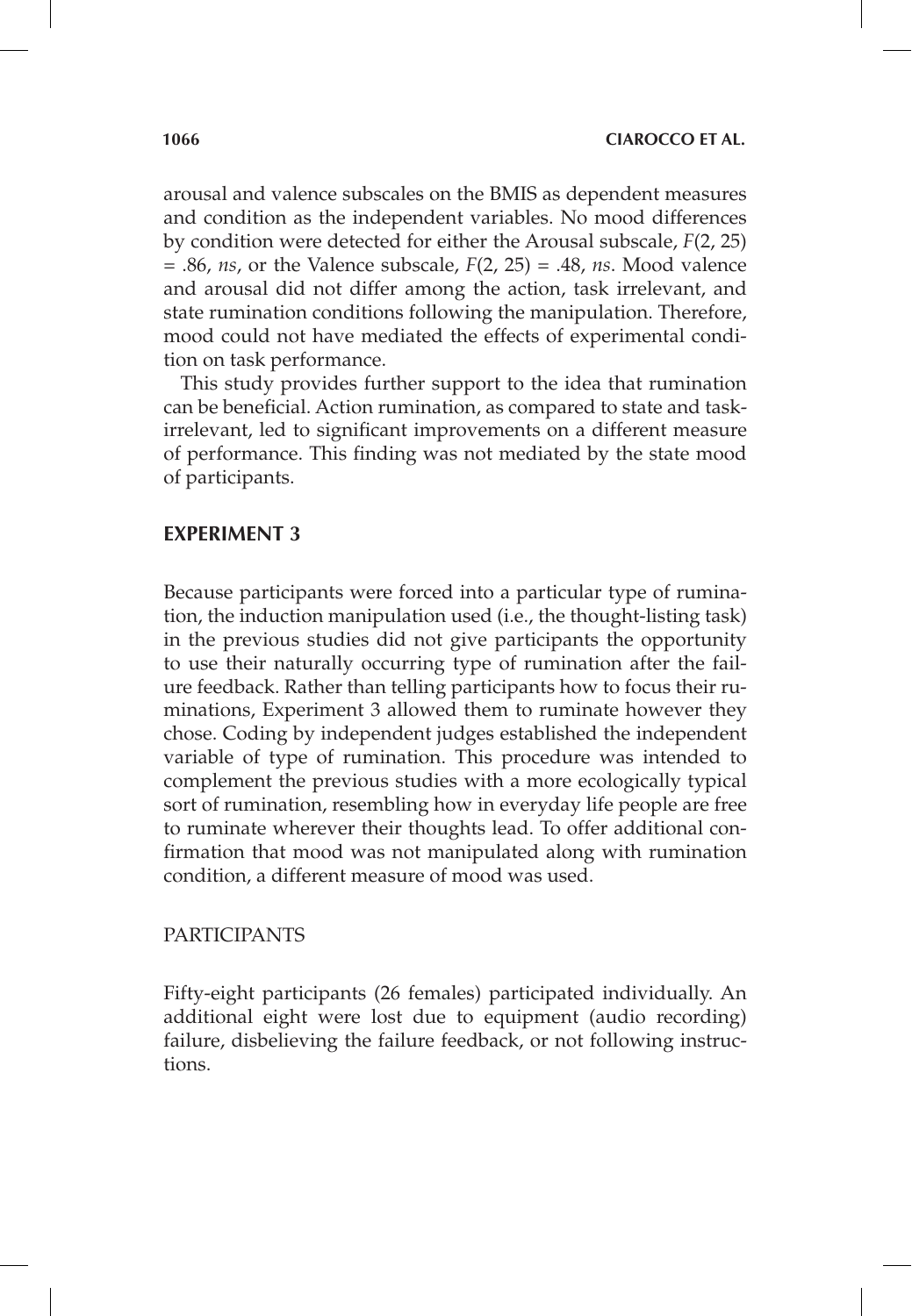### PROCEDURE

The word search task, instructions, cover story, and bogus negative feedback were the same as in Experiment 2. After the first word search, participants were instructed to verbalize into a tape recorder every thought that came to mind. They were encouraged to think about the task they had just completed, such as how to improve or its implications for the future. They were also told they could think about things unrelated to the task. Thus, permission and suggestion extended to all three categories of rumination. They were also told thinking the same thoughts repeatedly was acceptable. The PANAS (Watson, Clark, & Tellegen, 1988) was administered between the rumination induction (verbalization) and the second word search.

Two judges categorized each thought into one of four categories: action, state, task-irrelevant, or other (i.e., task-relevant but neither action nor state rumination). Interrater agreement was moderate: action *ICC* = .64, *p* < .03; state *ICC* = .88, *p* < .001; task-irrelevant *ICC*  = .92, *p* < .001; and other *ICC* = .63, *p* <.03.

### RESULTS AND DISCUSSION

As before, performance change was calculated as number of words found for task 2 minus number found in task 1. After the second word search, participants were asked how much of the rumination period they had spent mulling over the failure feedback as a manipulation check. Action and state rumination scores were positively correlated with reliving the failure, *r* = .28 and .40, *p* < .05, and taskirrelevant rumination scores were negatively correlated with it, *r*  $= -.42$ ,  $p < .01$ . (The "other" category was unrelated,  $r = .03$ .) These correlations can be regarded as favorable manipulation checks.

Proportion of action ruminations (from judges' coding) predicted performance change, such that the more thoughts that were actionruminative, the more the participant improved,  $r = .28$ ,  $p < .05$ . State rumination yielded a trend in the opposite direction, such that more state-ruminative thoughts led to greater decrements in performance,  $r = -0.24$ ,  $p = 0.07$ . Task-irrelevant and other ruminations had no relation to performance change, *r* = .02 and -.06, respectively.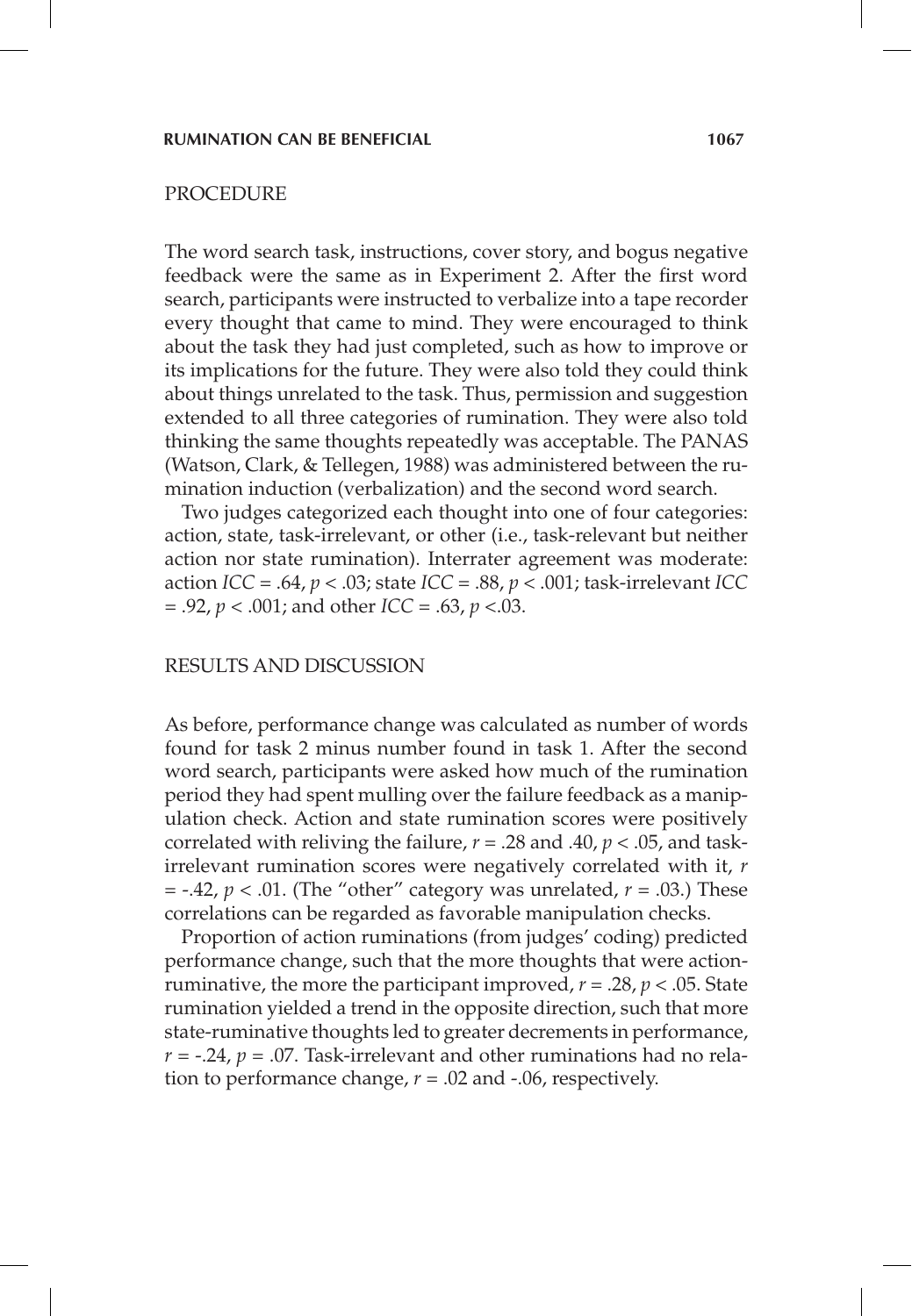Order of task (counterbalancing) did not impact change in performance, *t* < 1. Performance change was not correlated with positive mood, *r* =.03, or negative mood, *r* = .14 as measured by the PANAS. The benefits of action rumination remained significant after controlling for both mood subscales.

Experiment 3 continued to support that idea that rumination can be beneficial. In this study, a more naturalistic design was employed to increase ecological validity and establish a link between rumination and performance. Action rumination alone was positively correlated to changes in task performance.

## **GENERAL DISCUSSION**

Across three experiments, action rumination alone led to positive changes in performance. Mood did not play a role in these findings. When goal blockage was followed by ruminating about one's feelings, about the negative implications of the blockage, or about task-irrelevant, self-distracting issues, little benefit was observed in these studies. Such fruitless ruminations may well constitute the bulk of the rumination in previous studies (cited above), and our findings support theirs. The bad reputation of rumination is thus well deserved.

Action rumination was helpful to participants, however. This pattern suggests that active rumination shares with cognitive processing activities that bring about psychological benefits—namely, the active exploration of thoughts. Action rumination is however a very specific and focused form of cognitive processing. Whereas almost every sort of thought could be described as cognitive processing, action rumination involves a specific pattern of thought focused on task performance, goal achievement, and fixing problems or mistakes from recent performances so as to improve on future occasions. It would be inappropriate and indeed reckless to generalize from our findings to suggest that all forms of cognitive processing can improve performance, and indeed we found that several other patterns of rumination (which also involve cognitive processing) provided no benefit.

The processing that occurs in emotional approach coping may be similar to the process of state rumination. Given that emotional processing is known to help people cope with stressful events (Stanton et al., 2000), one might expect state rumination to be helpful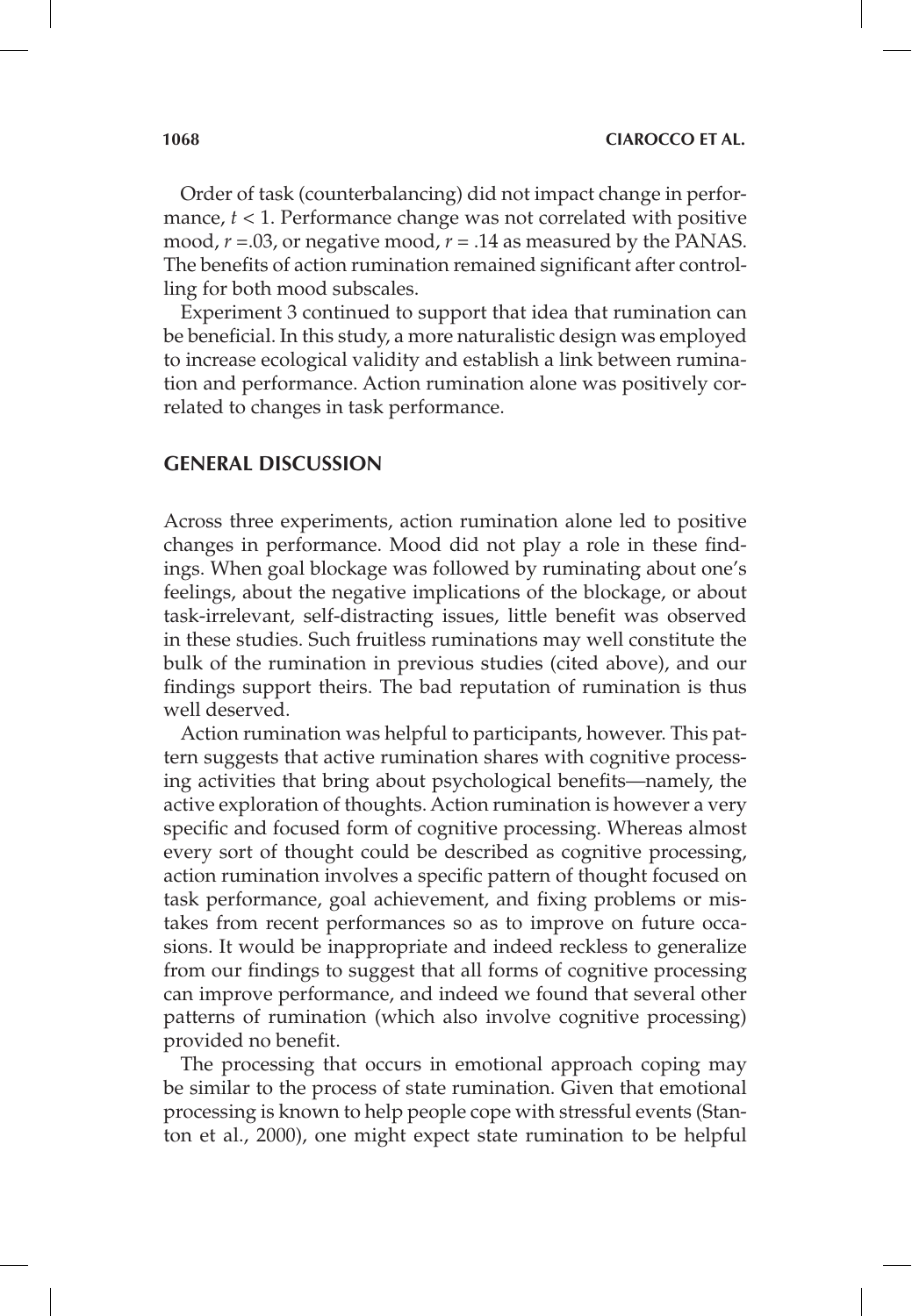for performance. Yet across all three experiments, state rumination did not impact performance and in one experiment (Experiment 3), there was a downward trend toward state rumination harming outcomes. Hence, we found that state rumination was not beneficial to performance in these contexts. In order for performance to improve after goal blockage, focusing on and understanding one's emotions about the event are apparently not advantageous.

Mental simulation of performance processes has been shown to benefit future performance in some cases (Pham & Taylor, 1998; for review, see Baumeister, Masicampo, & Vohs, in press). The helpful aspect appears to be mentally imagining the specific activities that can lead to success. We cannot know whether some of our participants did that during the rumination period. If action rumination were to consist partly of the mental simulation of performance activities conducive to success, that would help explain its benefits. It is also noteworthy that our instructions to ruminate did not contain the sorts of specific instructions used in mental simulation research. Therefore, participants would have had to found their own way to such thoughts. Future research may elucidate whether action rumination generally tends to converge spontaneously on conducting mental simulations of specific behaviors conducive to improvement in performance. That would possibly help explain some of the beneficial effects we observed.

It would be surprising if rumination, as defined by Martin and Tesser (1989, 1996), is as uniformly bad as it has sometimes been depicted. Why would the human mind have general patterns of thought whose only effects were counterproductive and upsetting? The present investigation identified one category of rumination that consistently led to improvements in performance. Specifically, ruminating about task-relevant actions may have adaptive utility. By reflecting on what went wrong and how to rectify it, people may be able to discover sources of error or alternative strategies, ultimately leading to not repeating mistakes and possibly doing better in future. Confidence may also be enhanced. Such retrospective ruminations may be broadly adaptive, insofar as it may be impossible to reflect on alternate strategies and other aspects of performance during the performance itself, when one's full energies are directed toward doing the best one can. Rumination and the repetitive and uncontrollable thought patterns associated with it may actually be an adaptive pattern of thought that is sometimes engaged inappropriately.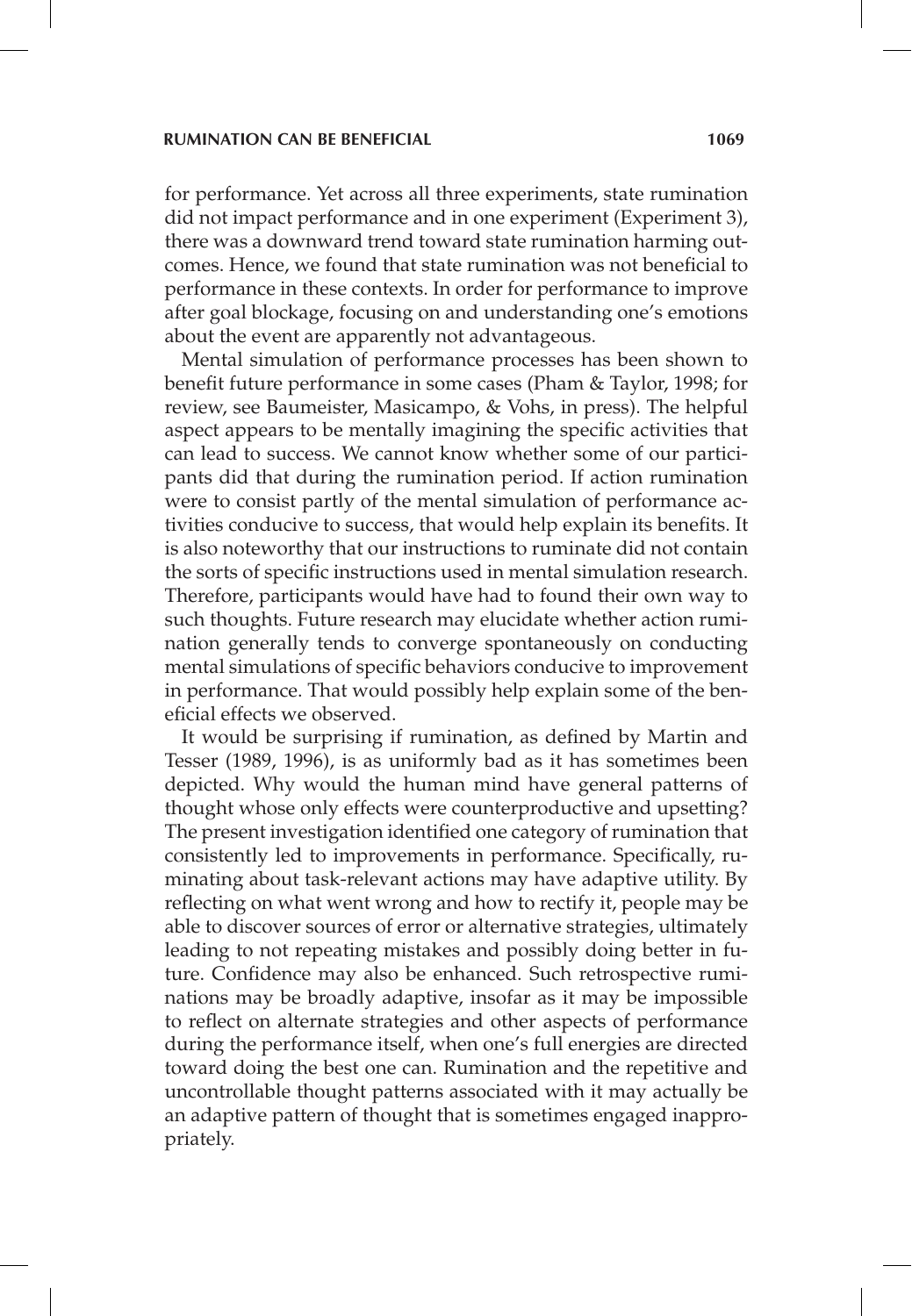The present findings thus offer possible insight as to why rumination may be a common human response, even though it is often dysfunctional and sometimes even counterproductive. If people always focused directly on the task at hand and ceased to think about it as soon as it ended, learning would be substantially curtailed. It may often be impossible to analyze all possible options and strategies in the heat of the moment. Moreover, failures are aversive, so people may naturally be reluctant to think about them afterward. Having a built-in impulse to think back on failures and analyze what went wrong may be a powerful aid to adaptive learning and improvement in performance. Individuals who learn from their mistakes via continued rumination may succeed better subsequently, and so the impulse to ruminate after failure may have had a broad advantage in natural selection. These findings fit a broad pattern in the literature, namely that offline processing about past and future events seems central to most of the beneficial effects of conscious thought on behavior (Baumeister, Masicampo, & Vohs, in press). The fact that some people ruminate on unhelpful things (e.g., feelings, implications, irrelevancies) may be an unavoidable side effect of what is at its core a valuable adaptation.

Indeed, the present results may help shed light on why rumination causes dysphoric individuals such woe despite its potential for benefit. Theorists such as Nesse (2000) have begun to understand depression as rooted in inextricable commitments to unattainable goals. If the core purpose of rumination is to discover alternate pathways to blocked goals, this would be quite useful and adaptive when goals are attainable but would remain doomed and futile when goals are in fact unattainable. Although such sweeping conclusions are beyond the scope of this investigation, they would be consistent with both the widely documented detrimental effects of rumination and with the highly specific benefits found in our three studies.

The current work is the first to use Mikulincer's (1996) classification of rumination to test whether different forms of rumination may benefit psychological health. An important consideration is the potential clinical implications this work may have. Based on the work on Wegner et al. (1987), it seems likely that the suppression of ruminative thinking would be an ineffective strategy. Instead of suppression, the current findings recommend the approach of rechanneling rumination into the apparently more helpful form of action rumination. As our data attest, people can enter into a state of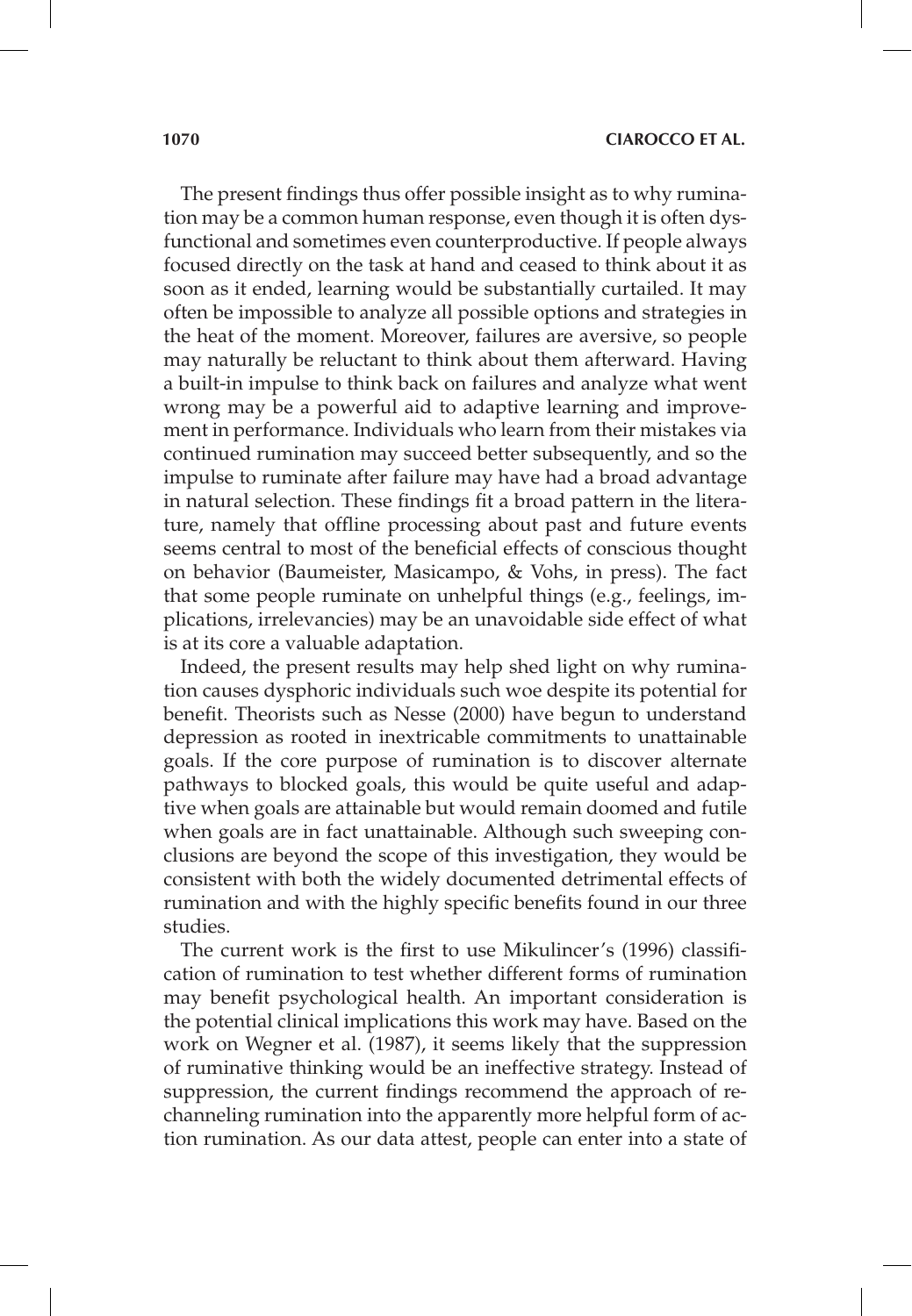action rumination if so prompted. Whether this process would be as easily entered into by depressed or anxious individuals, though, is a question that awaits further study.

The limitations of this work should be noted. Our studies depended on participants being naive to the cover story. As a consequence, in order to avoid potential corruption of the participant pool, we collected data on a small number of participants, which was justified given the large effect sizes of the manipulations. Another limitation is that the studies involved ruminating about a relatively unimportant event. This limits our ability to generalize the results to the blockage of more self-relevant goals. Last, we should point out that our participants were drawn from a nonclinical population. Research on clinical samples using this typology of rumination style would be welcomed.

Future research could look for the benefits of rumination in domains other than task performance. Because rumination negatively impacts social relationships (Carson & Cupach, 2000; Lam et al., 2003; Lyubomirsky & Nolen-Hoeksema, 1995; McCullough et al., 1998; Schwartz & McCombs-Thomas, 1995), knowing the benefits and costs of specific types of rumination in the interpersonal domain would be valuable. In particular, it would be enlightening to establish that some forms of rumination can be helpful to interpersonal relationships, paralleling the present findings of benefit to task performance.

In conclusion, thinking about goal blockage is a common form of rumination, and the present results suggest it is not invariably bad. In fact, reflecting on one's failure and how it might have been avoided can apparently contribute to significant improvements on subsequent performances.

### **REFERENCES**

- Affleck, G., Tennon, H., Croog, S., & Levine, S. (1987). Casual attribution, perceived benefits, and morbidity after a heart attack: An 8-year study. *Journal of Consulting and Clinical Psychology, 55,* 29-35.
- Averill, J. R., & Thomas-Knowles, C. (1991). Emotional creativity. In K. T. Strongman (Ed.), *International Review of Studies on Emotion* (Vol. 1, pp. 269-299). New York: Wiley.
- Baron, R. M., & Kenny, D. A. (1986). The moderator-mediator variable distinction in social psychological research: Conceptual, strategic and statistical considerations. *Journal of Personality and Social Psychology, 51*, 1173-1182.
- Baumeister, R. F. (1990). Suicide as escape from self. *Psychological Review, 97*, 90-113.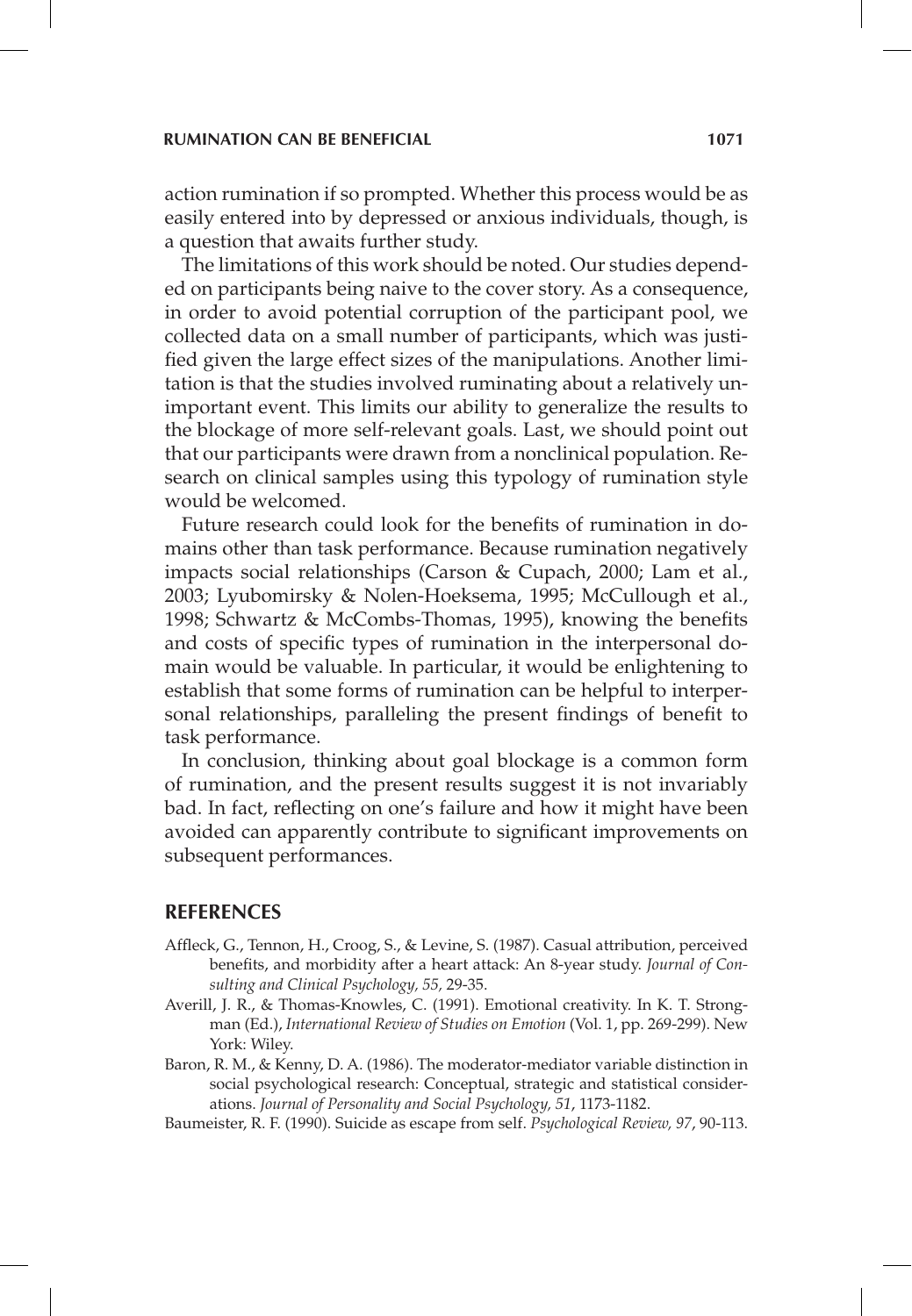### **1072 CIAROCCO ET AL.**

- Baumeister, R. F. (1997). Esteem threat, self-regulatory breakdown, and emotional distress as factors in self-defeating behavior. *Review of General Psychology, 1*, 145-174.
- Baumeister, R. F., Masicampo, E. J., & Vohs, K. D. (in press). Do conscious thoughts cause behavior? *Annual Review of Psychology*.
- Bower, J. E., Kemeny, M. E., Taylor, S. E., & Fahey, J. L. (1998). Cognitive processing, discovery of meaning, CD4 decline, and AIDS-related mortality among bereaved HIV-seropositeve men. *Journal of Consulting and Clinical Psychology, 66,* 979-986.
- Carson, C. L., & Cupach, W. R. (2000). Fueling the flames of the green-eyed monster: The role of ruminative thought in reaction to romantic jealousy. *Western Journal of Communication, 64,* 308-329.
- Ciarocco, N., Twenge, J. M., Muraven, M., & Tice, D. M. (2010). The state self-control capacity scale: Reliability, validity, and correlations with physical and psychological stress. Manuscript under revision.
- Davis, R. N., & Nolen-Hoeksema, S. (2000). Cognitive inflexibility among ruminators and nonruminators. *Cognitive Therapy and Research, 24*, 699-711.
- Greenberg, M. A. (1995). Cognitive processing of traumas: The role of intrusive thoughts and reappraisals. *Journal of Applied Social Psychology, 25,* 1262-1296.
- Heatherton, T. F., & Baumeister, R. F. (1991). Binge eating as escape from self-awareness. *Psychological Bulletin, 110*, 86-108.
- Ingram, R. E. (1990). Self-focused attention in clinical disorders: Review and a conceptual model. *Psychological Bulletin, 107*, 156-176.
- Jostmann, N. B., & Koole, S. L. (2007). On the regulation of cognitive control: Action orientation moderates the impact of high demands in Stroop interference tasks. *Journal of Experimental Psychology: General, 136*, 593-609.
- Kuhl, J. (1981). Motivational and functional helplessness: The moderating effect of state versus action orientation. *Journal of Personality and Social Psychology, 40,* 155-170.
- Lam, D., Schuck, N., Smith, N., Farmer, A., & Checkley, S. (2003). Response style, interpersonal difficulties and social functioning in major depressive disorder. *Journal of Affective Disorders*, *75,* 279-283.
- Lyubomirsky, S., Caldwell, N. D., & Nolen-Hoeksema, S. (1998). Effects of ruminative and distracting responses to depressed mood on the retrieval of autobiographical memories. *Journal of Personality and Social Psychology, 75,* 166-177.
- Lyubomirsky, S., Kasri, F., & Zehm, K. (2003). Dysphoric rumination impairs concentration on academic tasks. *Cognitive Therapy and Research, 27,* 309-330.
- Lyubomirsky, S., & Nolen-Hoeksema, S. (1995). Effects of self-focused rumination on negative thinking and interpersonal problem solving. *Journal of Personality and Social Psychology, 69*, 176-190.
- Lyubomirsky, S., Tucker, K. L., Caldwell, N. D., & Berg, K. (1999). Why ruminators are poor problem solvers clues from the phenomenology of dysphoric rumination. *Journal of Personality and Social Psychology, 77*, 1041-1060.
- Martin, L. L., & Tesser, A. (1989). Toward a motivational structural theory of ruminative thought. In J. S. Uleman & J. A. Bargh (Eds.), *Unintentional thought* (pp. 306-326). New York: Guilford.
- Martin, L. L., & Tesser, A. (1996). Some ruminative thoughts. In R. S. Wyer (Ed.), *Advances in social cognition* (Vol. IX, pp. 1-47). Mahwah, NJ: Erlbaum.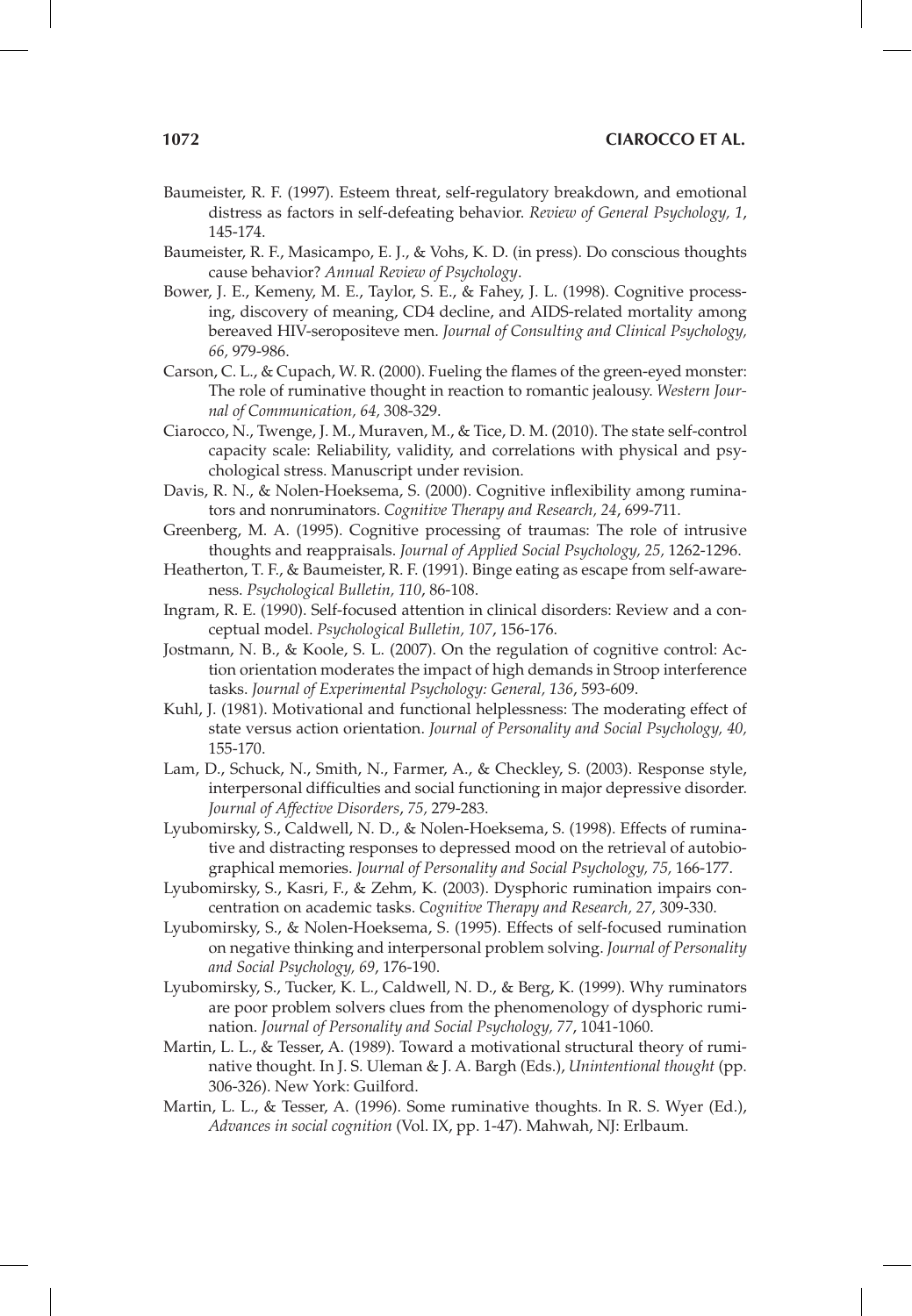- Mayer, J., & Gaschke, Y. N. (1988). The experience and meta-experience of mood. *Journal of Personality and Social Psychology, 55*, 102-111.
- McCullough, M. E., Rachal, K. C., Sandage, S. J., Worthington, E. L., Brown, S. W., & Hight, T. L. (1998). Interpersonal forgiving in close relationships: Theoretical elaboration and measurement. *Journal of Personality and Social Psychology, 75,*  1586-1603.
- Mendola, R., Tennan, H., Affleck, G. McCann, L., & Fitzgerald R. (1990). Appraisal and adaptation among women with impaired fertility. *Cognitive Therapy and Research, 14,* 79-93.
- Mikulincer, M. (1996). Mental rumination and learned helplessness: Cognitive shifts during helplessness training and their behavioral consequences. In I. G. Sarason, G. R. Pierce, & B. R. Sarason (Eds.), *Cognitive interference: Theories, methods, and findings* (pp. 191-209). Mahwah, NJ: Erlbaum.
- Nesse, R. (2000). Is depression an adaptation? *Archives of General Psychiatry, 57*, 14-20.
- Nolen-Hoeksema, S., Parker, L., & Larson, J. (1994). Ruminative coping with depresses mood following loss. *Journal of Personality and Social Psychology, 67*, 92-104.
- Schwartz, J. L., & McCombs Thomas, A. (1995). Perceptions of coping responses exhibited in depressed males and females. *Journal of Social Behavior and Personality, 10*, 849-860.
- Segerstrom, S. C., Stanton, A. L., Alden, L. E., & Shortridge, B. E. (2003). A multidimensional structure for repetitive thought: What's on your mind, and how, and how much? *Journal of Personality and Social Psychology, 85,* 909-921.
- Seligman, M. E. P. (1993). *What you can change and what you can't: The complete guide to successful self-improvement*. New York: Knopf.
- Stanton, A. L. Kirk, S. B., Cameron, C. L., & Danoff-Burg, S. (2000). Coping through emotional approach: Scale construction and validation. *Journal of Personality and Social Psychology, 78*, 1150-1169.
- Szpunar, K. K. (2010). Episodic future thought: An emerging concept. *Perspectives on Psychological Science*, *5*, 142-162.
- Taylor, S. E., & Pham, L. B., (1998). The effect of mental simulation on goal-directed performance. *Imagination, Cognition, and Personality, 18,* 253-268.
- Taylor, S. E., Pham, L. B., Rivkin, I. D., & Armor, D. A. (1998). Harnessing the imagination: Mental simulation, self-regulation, and coping. *American Psychologist, 53,* 429-439.
- Torrance, E. P. (1966). *Torrance tests of creative thinking: norms and technical manualresearch edition.* Princeton, NJ: Personal Press.
- Watson, D., Clark, L. A., & Tellegen, A. (1988). Development and validation of brief mood measures of positive and negative affect: The PANAS scales*. Journal of Personality and Social Psychology, 54*, 1063-1070.
- Wegner, D. M., Schneider, D. J., Carter, S., & White, T. (1987). Paradoxical effects of thought suppression. *Journal of Personality and Social Psychology, 53,* 5-13.